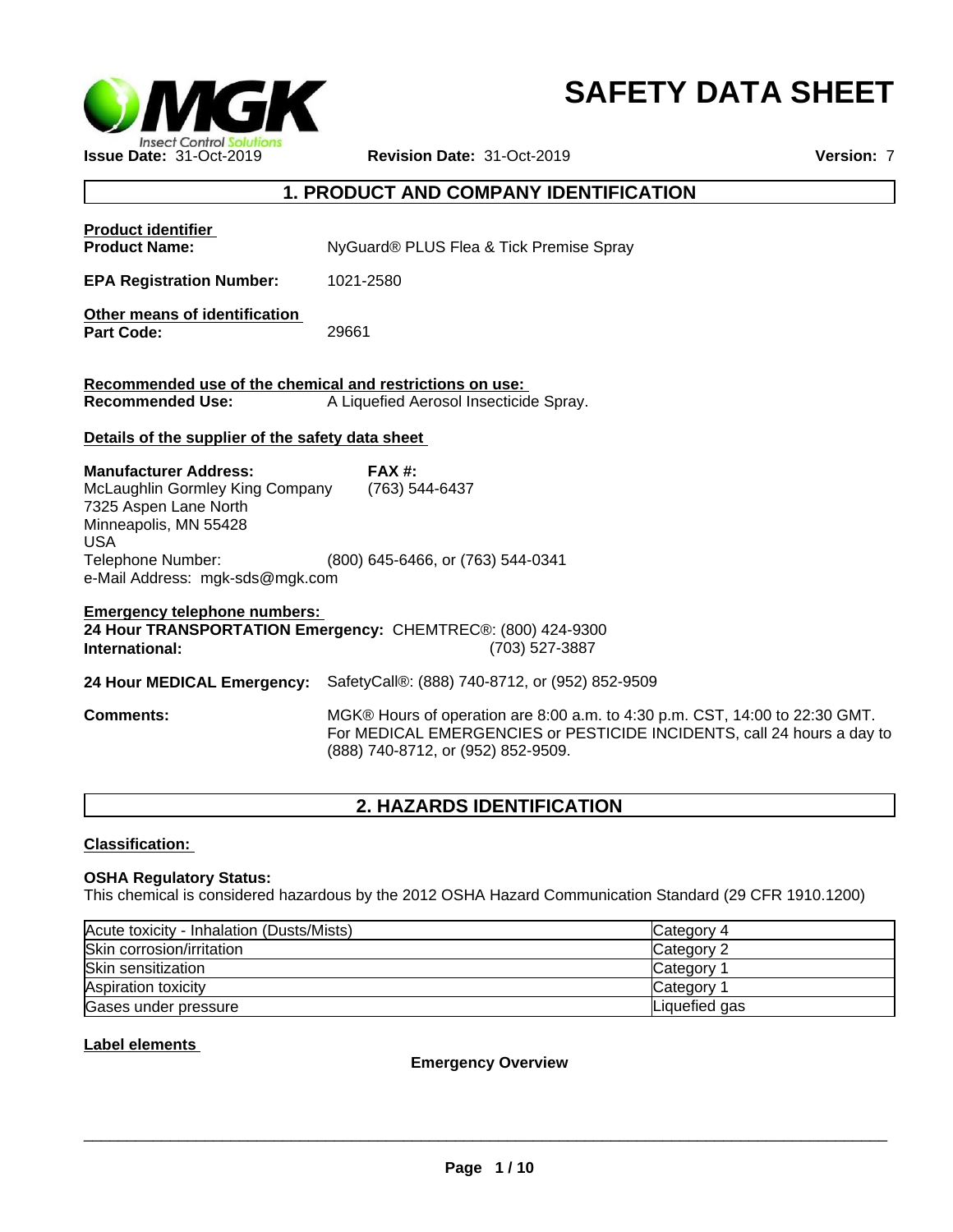# **DANGER**

#### **Hazard statements**

- $\cdot$  H304 May be fatal if swallowed and enters airways
- H332 Harmful if inhaled
- H315 Causes skin irritation
- H317 May cause an allergic skin reaction
- H280 Contains gas under pressure; may explode if heated



| <b>Appearance:</b> Milky white / Milky | <b>Physical state: Aerosol -</b> | <b>Odor</b> Slight - Solvent |
|----------------------------------------|----------------------------------|------------------------------|
| yellow (Aerosol Non-volatiles)         | Compressed liquefied gas         |                              |

### **Precautionary Statements - Prevention:**

P251 - Pressurized container: Do not pierce or burn, even after use

- P261 Avoid breathing dust/fume/gas/mist/vapors/spray
- P264 Wash face, hands and any exposed skin thoroughly after handling
- P271 Use only outdoors or in a well-ventilated area
- P272 Contaminated work clothing should not be allowed out of the workplace
- P280 Wear protective gloves

#### **Precautionary Statements - Response:**

P321 - Specific treatment (see Section 4/ First Aid).

P302 + P352 - IF ON SKIN: Wash with plenty of soap and water

P362 - Take off contaminated clothing and wash before reuse

P333 + P313 - If skin irritation or rash occurs: Get medical advice/attention

- P304 + P340 IF INHALED: Remove victim to fresh air and keep at rest in a position comfortable for breathing
- P312 Call a POISON CENTER or doctor/physician if you feel unwell
- P301 + P310 IF SWALLOWED: Immediately call a POISON CENTER or doctor/physician
- P331 Do NOT induce vomiting

# **Precautionary Statements - Storage:**

P405 - Store locked up P410 + P403 - Protect from sunlight. Store in a well-ventilated place

#### **Precautionary Statements - Disposal:**

P501 - Dispose of contents/container to an approved waste disposal plant

#### **Hazards not otherwise classified (HNOC):**

Do not use this product in or on electrical equipment due to the possibility of shock hazard.

# **3. COMPOSITION/INFORMATION ON INGREDIENTS**

| <b>Chemical Name</b>                                             | CAS No           | Weight-% |
|------------------------------------------------------------------|------------------|----------|
| UMITHRIN®)<br>$\epsilon$<br><b>Phenothrin</b><br>ວເ              | 26002-80-2       | 0.40     |
| <b>MGK®-264</b><br>⊡Oct∨l<br>: Svneraist (n-l<br>l Insecticide - | 3-48-4<br>$\sim$ | .60      |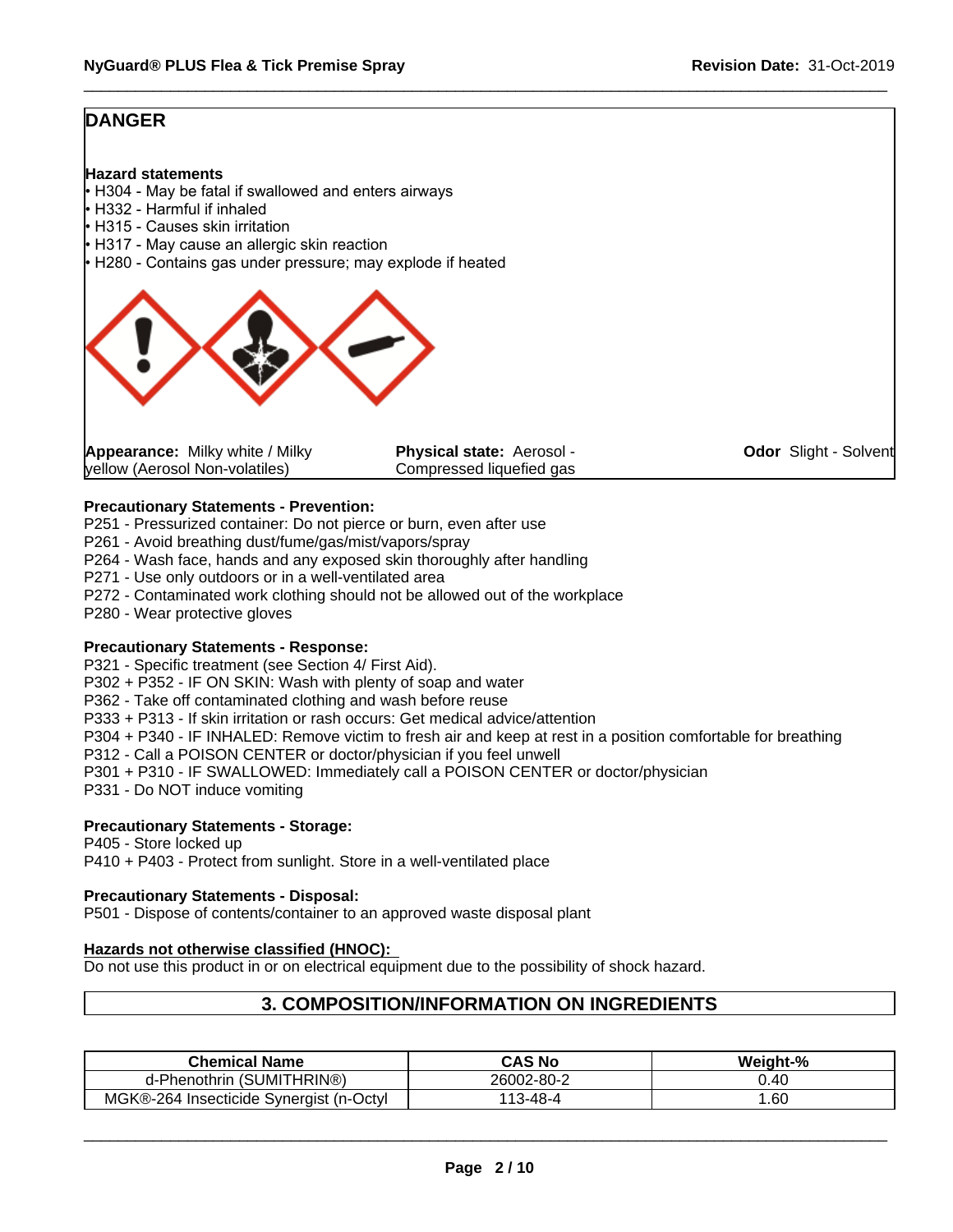| bicycloheptene dicarboximide)             |            |                            |
|-------------------------------------------|------------|----------------------------|
| Pyriproxyfen (NYLAR®)                     | 95737-68-1 | 0.10                       |
| Petroleum distillates, hydrotreated light | 64742-47-8 | 10 $\leftarrow$ --->20 $*$ |
| Propane                                   | 74-98-6    | 2.22                       |
| Isobutane                                 | 75-28-5    | 124                        |

\*The exact percentage (concentration) of composition has been withheld as a trade secret

Comments: Ingredients not identified are proprietary or non-hazardous. Values are not product specifications.

# **4. FIRST AID MEASURES**

#### Aspiration pneumonia hazard: • May be fatal if swallowed and enters airways

#### **Description of first aid measures:**

| Eye contact:                                      | Hold eye open and rinse slowly and gently with water for 15-20 minutes. Remove<br>contact lenses, if present, after the first 5 minutes, then continue rinsing eye. Call<br>a poison control center or doctor for treatment advice.                                             |
|---------------------------------------------------|---------------------------------------------------------------------------------------------------------------------------------------------------------------------------------------------------------------------------------------------------------------------------------|
| <b>Skin Contact:</b>                              | Take off contaminated clothing. Rinse skin immediately with plenty of water for<br>15-20 minutes. Call a poison control centeror doctor for treatment advice.                                                                                                                   |
| Ingestion:                                        | If swallowed, IMMEDIATELY call a poison control center or doctor for treatment<br>advice. DO NOT give any liquid to the person. Do not induce vomiting unless told<br>to do so by a poison contol center or a doctor. Never give anything by mouth to an<br>unconscious person. |
| Inhalation:                                       | Remove affected person to fresh air. If person is not breathing, call 911 or an<br>ambulance, then give artificial respiration, preferably mouth-to-mouth if possible.<br>Call a poison control center or doctor for further treatment advice.                                  |
| Self-protection of the First<br><b>Responder:</b> | Remove all sources of ignition. Use personal protective equipment as required.                                                                                                                                                                                                  |
| Note to physicians:                               | Contains petroleum distillates – vomiting may cause aspiration pneumonia.                                                                                                                                                                                                       |
|                                                   | For skin effects, a highly efficient therapeutic agent for Pyrethrin/ Pyrethroid<br>exposure is topical application of tocopherol acetate (Vitamin E).                                                                                                                          |

# **5. FIRE-FIGHTING MEASURES**

### **Suitable extinguishing media**

Use extinguishing measures that are appropriate to local circumstances and the surrounding environment.

#### **Unsuitable extinguishing media:**

Caution: Use of water spray when fighting fire may be inefficient.

**Hazardous combustion products:** Carbon monoxide, Carbon dioxide (CO2).

#### **Specific hazards arising from the chemical**

No information available.

#### **Explosion data**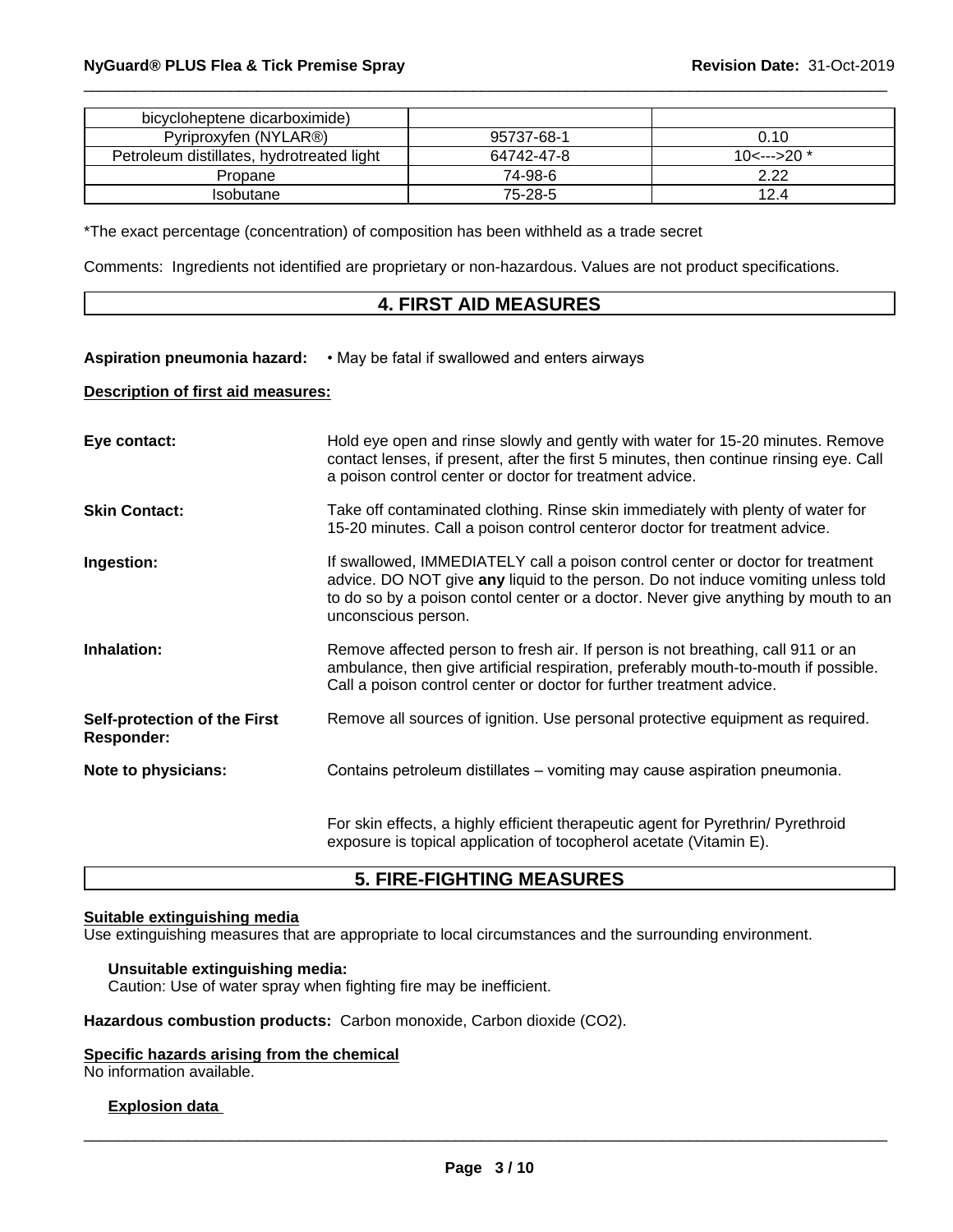**Sensitivity to Mechanical Impact:** None. **Sensitivity to Static Discharge:** None.

#### **Protective equipment and precautions for firefighters:**

In the event of fire and/or explosion do not breathe fumes.

# **6. ACCIDENTAL RELEASE MEASURES**

#### **Personal precautions, protective equipment and emergency procedures**

**Personal precautions:** Remove all sources of ignition. Evacuate personnel to safe areas. Ensure adequate ventilation, especially in confined areas. Keep people away from and upwind of spill/leak. Use personal protective equipment as required.

**Environmental precautions:** Prevent further leakage or spillage if safe to do so. Prevent product from entering drains.

#### **Methods and material for containment and cleaning up**

**Methods for containment:** Prevent further leakage or spillage if safe to do so. Cover powder spill with plastic sheet or tarp to minimize spreading. Dike far ahead of liquid spill for later disposal.

#### **Methods for cleaning up:** Dam up. Soak up with inert absorbent material (e.g. sand, silica gel, acid binder, universal binder, sawdust). Pick up and transfer to properly labeled containers. Soak up with inert absorbent material.

# **7. HANDLING AND STORAGE**

#### **Precautions for safe handling**

**Advice on safe handling:** Ensure adequate ventilation, especially in confined areas. Keep away from heat, sparks, flame and other sources of ignition (i.e., pilot lights, electric motors and static electricity). Take precautionary measures against static discharges. Use spark-proof tools and explosion-proof equipment. All equipment used when handling the product must be grounded. Use with local exhaust ventilation. Use personal protective equipment as required. Do not breathe dust/fume/gas/mist/vapors/spray. Avoid contact with eyes. Avoid breathing vapors or mists. Contents under pressure. Do not puncture or incinerate cans. Do not stick pin or any other sharp object into opening on top of can.

#### **Conditions for safe storage, including any incompatibilities**

**Storage Conditions:** Keep tightly closed in a dry and cool place. Keep in properly labeled containers. Keep containers tightly closed in a cool, well-ventilated place.

### **8. EXPOSURE CONTROLS/PERSONAL PROTECTION**

#### **Control parameters**

#### **Exposure Guidelines:**

| <b>Chemical Name</b>                                       | <b>ACGIH TLV</b>                                               | <b>OSHA PEL</b>                                                         | <b>NIOSH IDLH</b>                                                    | <b>Supplier OEL</b>                          |
|------------------------------------------------------------|----------------------------------------------------------------|-------------------------------------------------------------------------|----------------------------------------------------------------------|----------------------------------------------|
| Petroleum distillates,<br>hydrotreated light<br>64742-47-8 |                                                                |                                                                         |                                                                      | TWA: 100 ppm<br>TWA: $525$ mg/m <sup>3</sup> |
| Propane<br>74-98-6                                         | See Appendix F: Minimal<br>Oxygen Content, explosion<br>hazard | TWA: 1000 ppm<br>TWA: 1800 mg/m <sup>3</sup><br>(vacated) TWA: 1000 ppm | <b>IDLH: 2100 ppm</b><br>TWA: 1000 ppm<br>TWA: $1800 \text{ mg/m}^3$ | $\overline{\phantom{a}}$                     |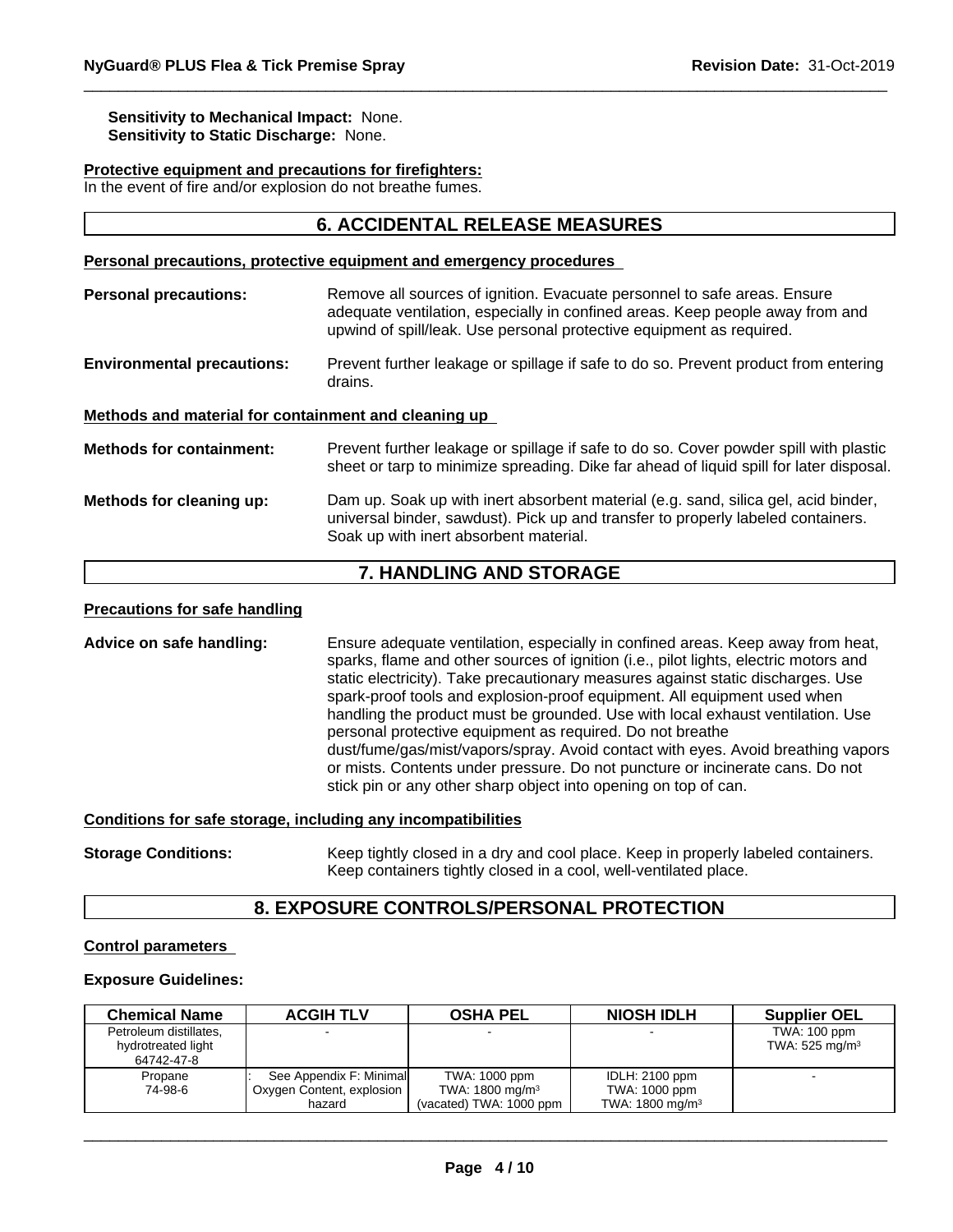|           |                               | (vacated) TWA: 1800 mg/m <sup>3</sup> |                             |  |
|-----------|-------------------------------|---------------------------------------|-----------------------------|--|
| Isobutane | STEL: 1000 ppm<br>explosion l |                                       | TWA: 800 ppm                |  |
| 75-28-5   | hazard                        |                                       | TWA: 1900 mg/m <sup>3</sup> |  |

*NIOSH IDLH Immediately Dangerous to Life or Health*

### **Appropriate engineering controls**

| <b>Engineering Controls:</b> | Safety showers      |  |
|------------------------------|---------------------|--|
|                              | Eyewash stations    |  |
|                              | Ventilation systems |  |

# **Individual protection measures, such as personal protective equipment**

| <b>Eye/face protection:</b>                      | Protective eyewear is recommended, but is not required.                                                                                                                                                                                                                                                                             |
|--------------------------------------------------|-------------------------------------------------------------------------------------------------------------------------------------------------------------------------------------------------------------------------------------------------------------------------------------------------------------------------------------|
| Skin and body protection:                        | Wear protective gloves and protective clothing.                                                                                                                                                                                                                                                                                     |
| <b>Respiratory protection:</b>                   | If exposure limits are exceeded or irritation is experienced, NIOSH/MSHA<br>approved respiratory protection should be worn. Positive-pressure supplied air<br>respirators may be required for high airborne contaminant concentrations.<br>Respiratory protection must be provided in accordance with current local<br>regulations. |
| <b>General Hygiene</b><br><b>Considerations:</b> | When using do not eat, drink or smoke. Regular cleaning of equipment, work area<br>and clothing is recommended.                                                                                                                                                                                                                     |

# **9. PHYSICAL AND CHEMICAL PROPERTIES**

# **Information on basic physical and chemical properties:**

| Property:<br>Values:                                               | Comment: • Method                                              |
|--------------------------------------------------------------------|----------------------------------------------------------------|
| 7.5<br>pH:                                                         | $@.5\%$ in H <sub>2</sub> O                                    |
|                                                                    | Test was performed on aerosol Non-Volatile's                   |
| No information available<br>Melting point / freezing point:        |                                                                |
| No information available<br>Boiling point / boiling range:         |                                                                |
| > 93.3 °C / > 200.0 °F<br><b>Flash point:</b>                      | Tag Closed Cup Test was performed on<br>aerosol Non-Volatile's |
| No information available<br><b>Evaporation rate:</b>               |                                                                |
| No information available<br>Flammability (solid, gas):             |                                                                |
| No information available<br><b>Upper flammability limit (UEL):</b> |                                                                |
| Lower flammability limit (LEL):<br>No information available        |                                                                |
| No information available<br>Vapor pressure:                        |                                                                |
| No information available<br>Vapor density:                         |                                                                |
| <b>Specific Gravity:</b><br>No information available               |                                                                |
| No information available<br><b>Water solubility:</b>               |                                                                |
| No information available<br>Partition coefficient; n-Octanol/      |                                                                |
| Water:                                                             |                                                                |
| No information available<br><b>Autoignition temperature:</b>       |                                                                |
| No information available<br><b>Decomposition temperature:</b>      |                                                                |
| Kinematic viscosity:<br>No information available                   |                                                                |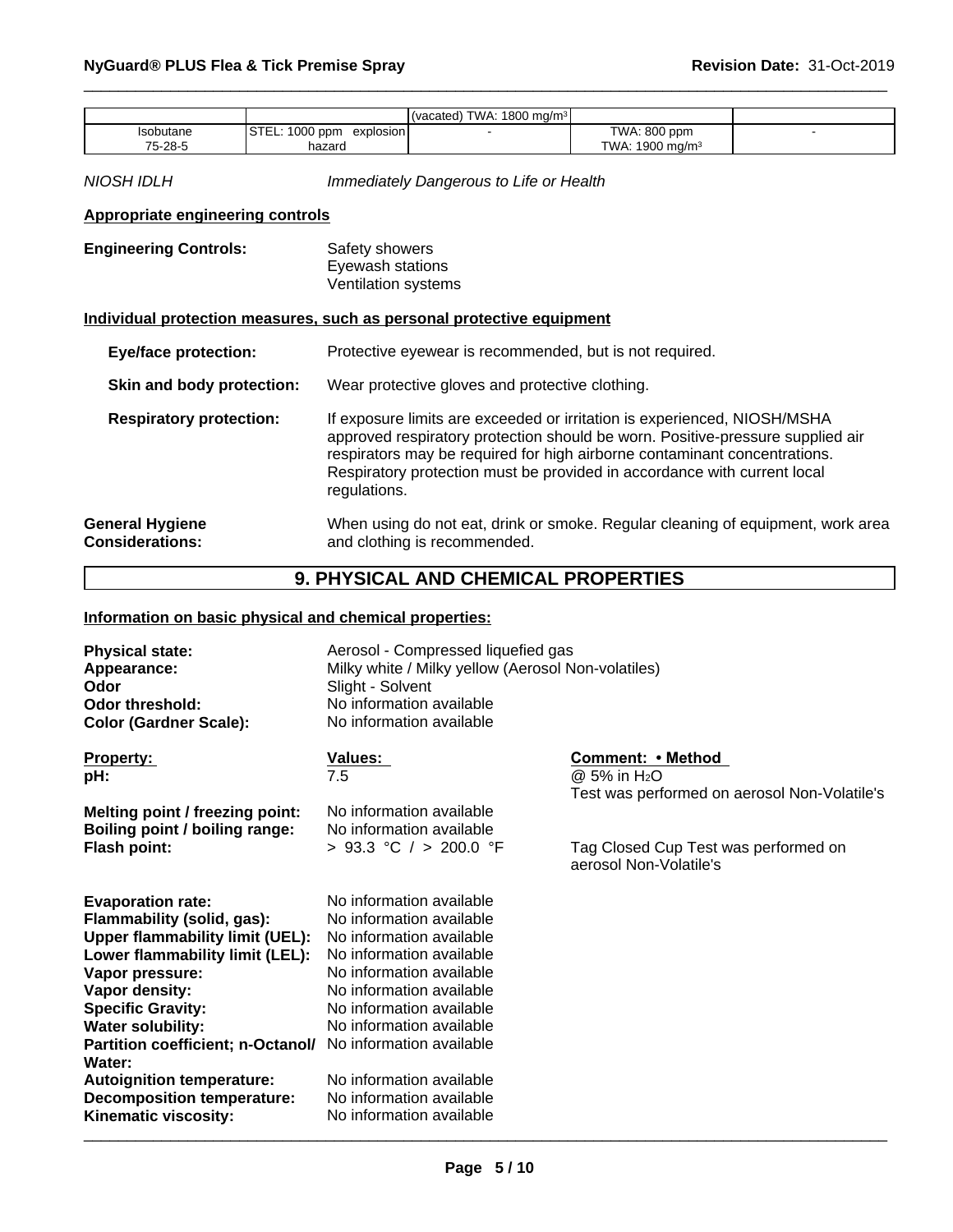| <b>Dynamic viscosity:</b><br><b>Refractive Index:</b>                                                              | 2,483.3 cPs @ 21.3 °C<br>No information available                                    | Test was performed on aerosol Non-Volatile's |
|--------------------------------------------------------------------------------------------------------------------|--------------------------------------------------------------------------------------|----------------------------------------------|
| <b>Other Information:</b><br><b>Density:</b><br>VOC Content (%):                                                   | 0.979 g/cm <sup>3</sup> @ 22.0 °C (Aerosol Non-volatiles)<br>14.828                  |                                              |
| <b>Miscibility/Solubility:</b><br>Water:<br>Alcohol:<br><b>Aromatic solvents:</b><br><b>Petroleum distillates:</b> | Partially miscible<br>Partially miscible<br>Partially miscible<br>Partially miscible |                                              |

# **10. STABILITY AND REACTIVITY**

#### **Reactivity**

No data available

#### **Chemical stability**

Stable under recommended storage conditions.

#### **Possibility of Hazardous Reactions**

None under normal processing.

**Hazardous polymerization:** Hazardous polymerization does not occur.

#### **Conditions to avoid**

Heat, flames and sparks.

#### **Incompatible materials:**

Incompatible with strong acids and bases. Incompatible with oxidizing agents.

### **Hazardous Decomposition Products**

Carbon monoxide, Carbon dioxide (CO2).

# **11. TOXICOLOGICAL INFORMATION**

### **Numerical measures of toxicity - Product Information**

| Oral LD <sub>50</sub><br>Dermal LD <sub>50</sub><br><b>Inhalation LC<sub>50</sub></b><br>Eye contact:<br><b>Skin Contact:</b><br><b>Skin Irritation Index:</b> | $>5,000$ mg/kg (rat)<br>$>5,000$ mg/kg (rabbit)<br>$>2.08$ mg/L, (rat; 4 hours)<br>Non-irritating to eyes. (rabbit).<br>Causes moderate skin irritation. Irritation cleared within 7 days. (rabbit).<br>3.6 |
|----------------------------------------------------------------------------------------------------------------------------------------------------------------|-------------------------------------------------------------------------------------------------------------------------------------------------------------------------------------------------------------|
| Sensitization:                                                                                                                                                 | Positive. (guinea pig).                                                                                                                                                                                     |
| Comment:                                                                                                                                                       | Some of the above toxicity data was bridged from the insecticide concentrate, that<br>is used in manufacturing this end-use product.                                                                        |
| Carcinogenicity                                                                                                                                                | This product does not contain any carcinogens or potential carcinogens as listed<br>by OSHA, IARC or NTP                                                                                                    |
| <b>Reproductive toxicity:</b><br><b>Developmental Toxicity</b>                                                                                                 | No information available.<br>No information available.                                                                                                                                                      |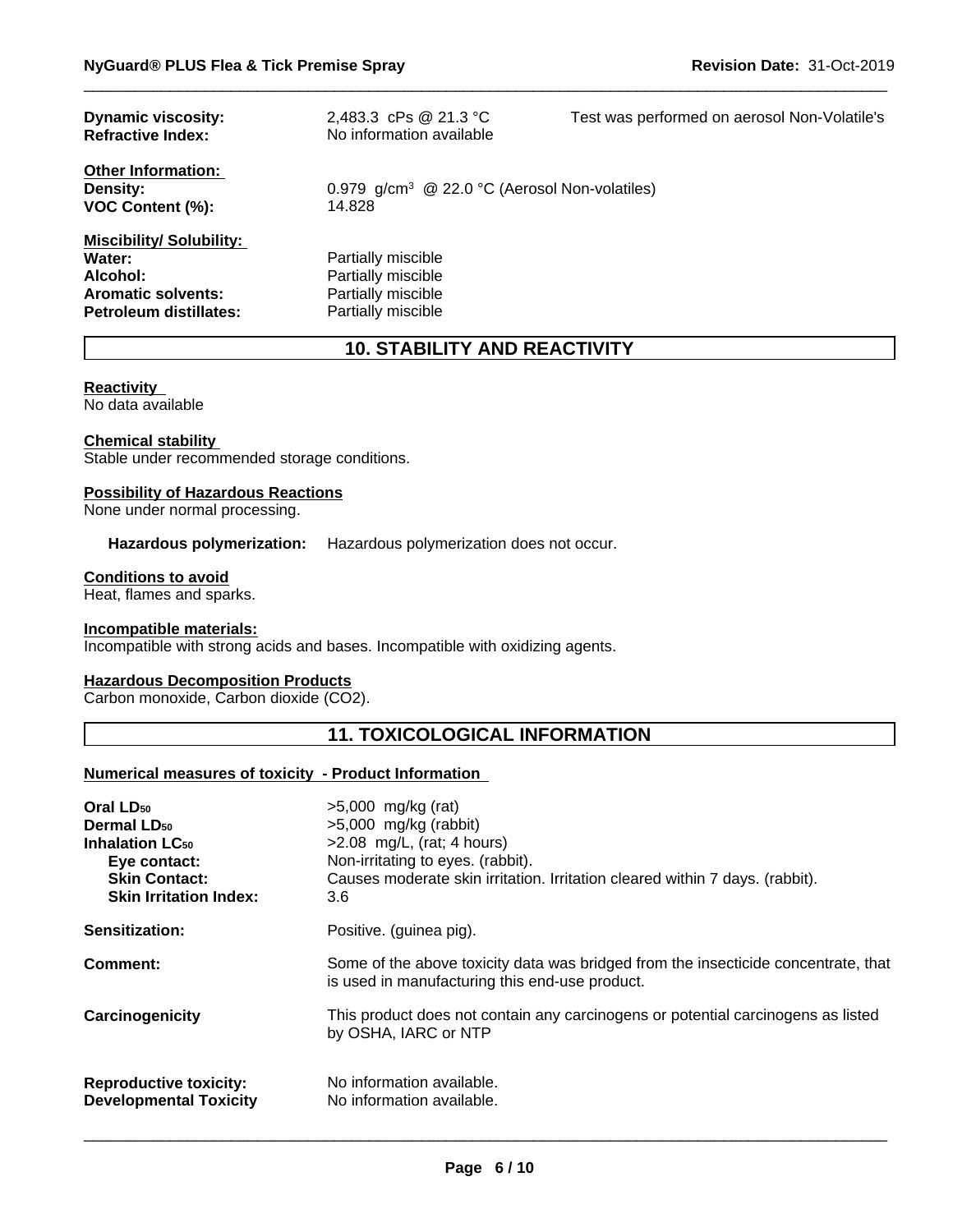# **STOT - single exposure:** No information available.<br>**STOT - repeated exposure:** No information available. **STOT** - repeated exposure:<br>Chronic toxicity: **Target Organ Effects:** Central nervous system.

**Teratogenicity:** No information available. **Chronic toxicity:** Avoid repeated exposure.

# **12. ECOLOGICAL INFORMATION**

# **Ecotoxicity:**

#### **Persistence and degradability**

No information available.

#### **Bioaccumulation**

No information available.

| <b>Chemical Name</b>                    | <b>Partition coefficient; n-Octanol/ Water:</b> |
|-----------------------------------------|-------------------------------------------------|
| d-Phenothrin (SUMITHRIN®)<br>26002-80-2 | 6.8                                             |
| Propane<br>74-98-6                      | 2.3                                             |
| <b>Isobutane</b><br>75-28-5             | 2.88                                            |

**Other adverse effects:** No information available

#### **Environmental hazards (EPA):**

Do not discharge effluent containing this product into lakes, streams, ponds, estuaries, oceans or other waters unless in accordance with the requirements of a National Pollutant Discharge Elimination System (NPDES) permit and the permitting authority has been notified in writing prior to discharge. Do not discharge effluent containing this product to sewer systems without previously notifying the local sewage treatment plant authority. For guidance contact your State Water Board or Regional Office of the EPA.

# **13. DISPOSAL CONSIDERATIONS**

| Waste treatment methods |                                                                                                                                                 |
|-------------------------|-------------------------------------------------------------------------------------------------------------------------------------------------|
| Disposal of wastes:     | Disposal should be in accordance with applicable regional, national and local laws<br>and regulations. For more information, see product label. |
| Contaminated packaging: | For more information, see product label.                                                                                                        |

# **14. TRANSPORT INFORMATION**

#### **DOT (Department of Transportation)**

| <b>UN/ID Number:</b>         | UN1950                                    |
|------------------------------|-------------------------------------------|
| <b>Proper Shipping Name:</b> | Aerosols, non-flammable, Limited Quantity |
| <b>Hazard Class:</b>         | 2.2                                       |

#### **Air (IATA/ ICAO)**

| <b>UN/ID Number:</b>         | UN1950                  |
|------------------------------|-------------------------|
| <b>Proper Shipping Name:</b> | Aerosols, non-flammable |
| <b>Hazard Class:</b>         | 22                      |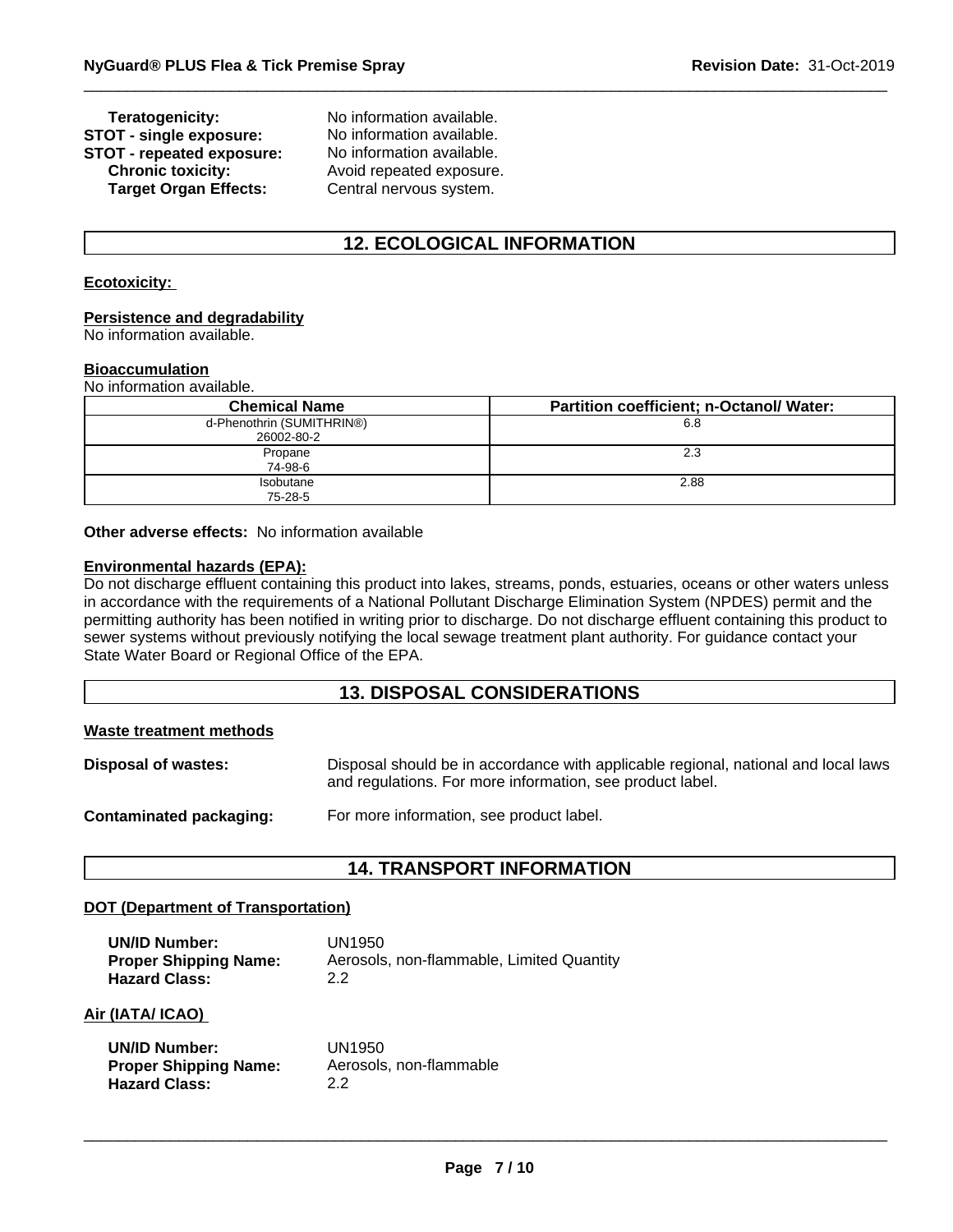#### **Vessel (IMO/ IMDG)**

| <b>UN/ID Number:</b>         | UN1950                  |
|------------------------------|-------------------------|
| <b>Proper Shipping Name:</b> | Aerosols, non-flammable |
| <b>Hazard Class:</b>         | 2.2                     |

# **15. REGULATORY INFORMATION**

#### **US Federal Regulations**

### **SARA 313**

Section 313 of Title III of the Superfund Amendments and Reauthorization Act of 1986 (SARA). This product does not contain any chemicals which are subject to the reporting requirements of the Act and Title 40 of the Code of Federal Regulations, Part 372

| SARA 311/312 Hazard               |     |  |
|-----------------------------------|-----|--|
| <b>Categories</b>                 |     |  |
| Acute health hazard               | Yes |  |
| <b>Chronic Health Hazard</b>      | Yes |  |
| Fire hazard                       | Nο  |  |
| Sudden release of pressure hazard | Yes |  |
| <b>Reactive Hazard</b>            | No  |  |

#### **CWA (Clean Water Act)**

This product does not contain any substances regulated as pollutants pursuant to the Clean Water Act (40 CFR 122.21 and 40 CFR 122.42)

### **CERCLA**

This material, as supplied, does not contain any substances regulated as hazardous substances under the Comprehensive Environmental Response Compensation and Liability Act (CERCLA) (40 CFR 302) or the Superfund Amendments and Reauthorization Act (SARA) (40 CFR 355). There may be specific reporting requirements at the local, regional, or state level pertaining to releases of this material

#### **US State Regulations:**

#### **California Proposition 65:**

This product does not contain any intentionally added Proposition 65 chemicals

#### **U.S. EPA Label Information:**

#### **EPA Registration Number:** 1021-2580

#### **Difference between SDS and EPA (FIFRA) Pesticide label:**

This chemical is a pesticide product registered by the United States Environmental Protection Agency and is subject to certain labeling requirements under federal pesticide law. These requirements differ from the classification criteria and hazard information required for Safety Data Sheets (SDS), and for workplace labels of non-pesticide chemicals. The pesticide label also includes other important information, including directions for use. The hazard information required on the pesticide label is reproduced below:

#### Signal word: **CAUTION**

#### Precautionary Statements:

• Prolonged or frequently repeated skin contact may cause allergic reactions in some individuals.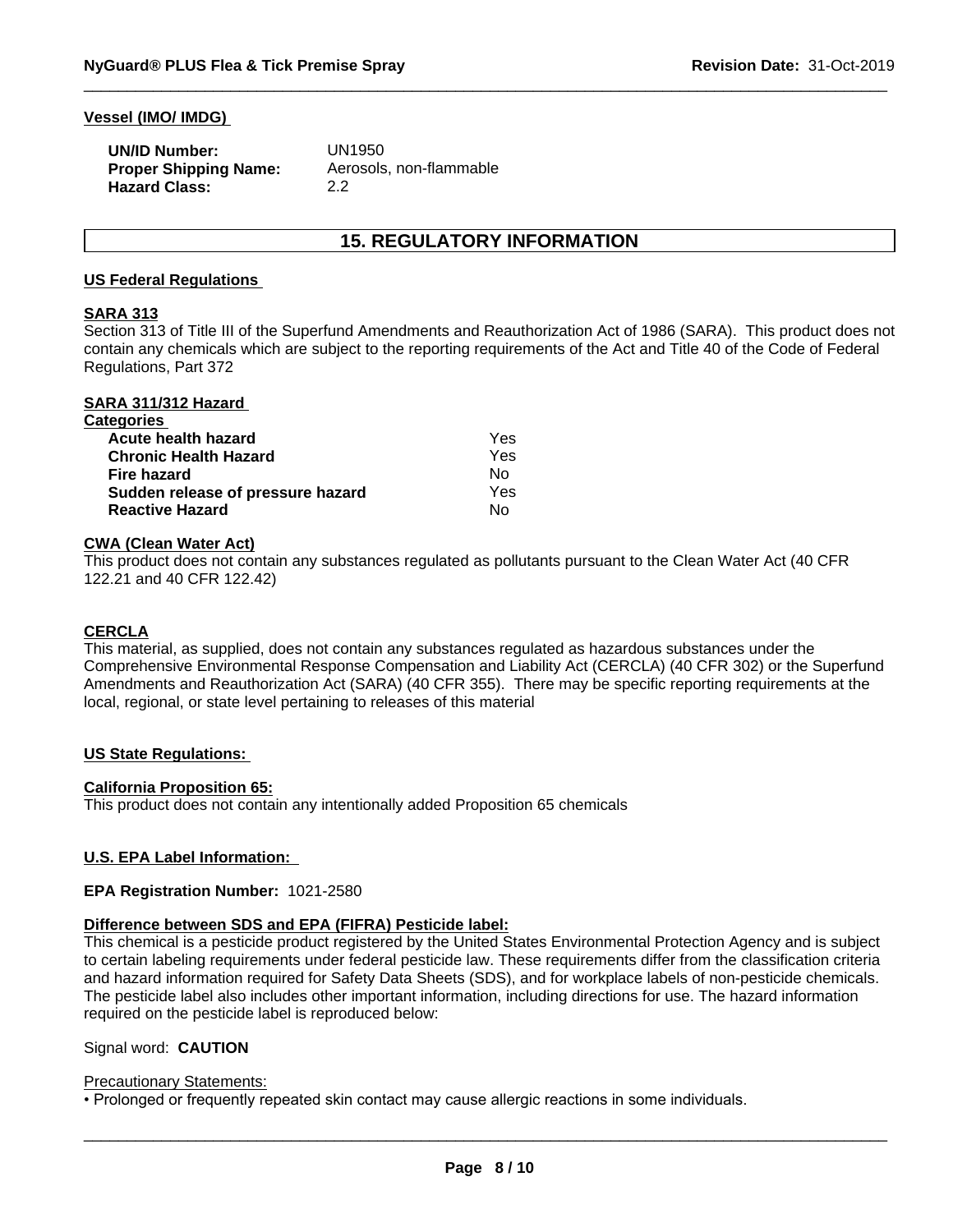| International Inventories: |                 |
|----------------------------|-----------------|
| <b>TSCA</b>                | Complies        |
| <b>DSL/NDSL</b>            | Complies        |
| <b>EINECS/ELINCS</b>       | Complies        |
| <b>ENCS</b>                | Does not comply |
| <b>IECSC</b>               | Does not comply |
| <b>KECL</b>                | Does not comply |
| <b>PICCS</b>               | Does not comply |
| <b>AICS</b>                | Does not comply |

**Legend:** 

**TSCA** - United States Toxic Substances Control Act Section 8(b) Inventory

**DSL/NDSL** - Canadian Domestic Substances List/Non-Domestic Substances List

**EINECS/ELINCS** - European Inventory of Existing Chemical Substances/European List of Notified Chemical **Substances** 

**ENCS** - Japan Existing and New Chemical Substances

**IECSC** - China Inventory of Existing Chemical Substances

**KECL** - Korean Existing and Evaluated Chemical Substances

**PICCS** - Philippines Inventory of Chemicals and Chemical Substances

**AICS** - Australian Inventory of Chemical Substances

# **16. OTHER INFORMATION, INCLUDING DATE OF PREPARATION OF THE LAST REVISION**

| <b>NFPA</b> | <b>Health hazards 2</b> | <b>Flammability 0</b> | <b>Instability 0</b>      | <b>Physical and</b><br><b>Chemical Properties</b> |
|-------------|-------------------------|-----------------------|---------------------------|---------------------------------------------------|
| <b>HMIS</b> | Health hazards 2*       | <b>Flammability 0</b> | <b>Physical hazards</b> 0 | <b>Personal protection</b>                        |

*Chronic Hazard Star Legend \* = Chronic Health Hazard*

| <b>Issue Date:</b><br>31-Oct-2019          | <b>Revision Date:</b><br>31-Oct-2019 | <b>Revision Note:</b><br>- SDS sections updated<br>- 2<br>- 5<br>- 14<br>- 16                                                                                                                                                                                                                                                                                                                                                                                                                                                                                                                                                                                                                                                                                                                                                                                                                                                                                                                                                              |  |
|--------------------------------------------|--------------------------------------|--------------------------------------------------------------------------------------------------------------------------------------------------------------------------------------------------------------------------------------------------------------------------------------------------------------------------------------------------------------------------------------------------------------------------------------------------------------------------------------------------------------------------------------------------------------------------------------------------------------------------------------------------------------------------------------------------------------------------------------------------------------------------------------------------------------------------------------------------------------------------------------------------------------------------------------------------------------------------------------------------------------------------------------------|--|
| <b>SDS Prepared By:</b><br>e-Mail Address: |                                      | Troy Azzivitto, MGK® Chemistry Department.<br>mgk-sds@mgk.com                                                                                                                                                                                                                                                                                                                                                                                                                                                                                                                                                                                                                                                                                                                                                                                                                                                                                                                                                                              |  |
| Disclaimer:                                |                                      | The information provided in this Safety Data Sheet (SDS) is provided in good faith<br>and believed to be accurate at the time of preparation of the SDS. However, to the<br>extent consistent with applicable law, MGK® and its subsidiaries or affiliates<br>extend no warranties, make no representations, and assume no responsibility as<br>to the accuracy, suitability, or completeness of such information. Additionally, to<br>the extent consistent with applicable law, neither MGK® nor any of its subsidiaries<br>or affiliates represents or guarantees that this information or product may be used<br>without infringing the intellectual property rights of others. Except to the extent a<br>particular use and particular information are expressly stated on the product label,<br>it is the users' own responsibility to determine the suitability of this information for<br>their own particular use of this product. If necessary, contact MGK® to confirm<br>that you have the most current product label and SDS. |  |
|                                            |                                      | This Safety Data Sheet (SDS) serves different purposes than and DOES NOT                                                                                                                                                                                                                                                                                                                                                                                                                                                                                                                                                                                                                                                                                                                                                                                                                                                                                                                                                                   |  |